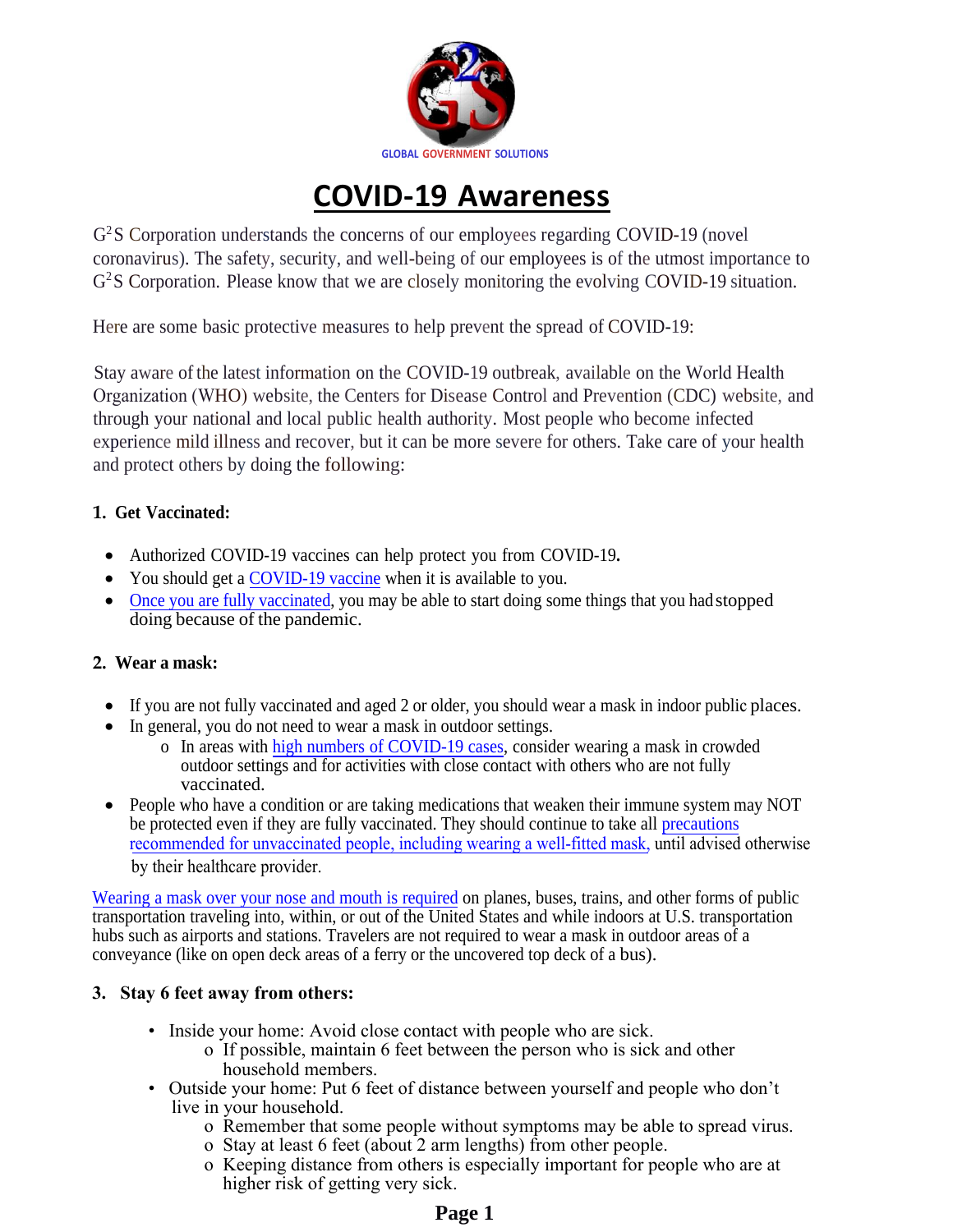

#### **4. Avoid crowds and poorly ventilated spaces:**

- Being in crowds like in restaurants, bars, fitness centers, or movie theaters puts you at higher risk for COVID-19.
- Avoid indoor spaces that do not offer fresh air from the outdoors as much as possible.
- If indoors, bring in fresh air by opening windows and doors, if possible.

#### **5. Wash your [hands](https://www.cdc.gov/coronavirus/2019-ncov/prevent-getting-sick/prevention.html#stay6ft%20) often:**

- Wash [your hands often with](https://www.cdc.gov/coronavirus/2019-ncov/need-extra-precautions/people-at-increased-risk.html) soap and water for at least 20 seconds especially after [you have been in](https://www.cdc.gov/coronavirus/2019-ncov/need-extra-precautions/people-at-increased-risk.html) a public place, or after blowing your nose, coughing, or sneezing.
	- o Before eating or preparing food
	- o Before touching your face
	- o After using the restroom
	- o After leaving a public place
	- o After blowing your nose, coughing , or sneezing
	- o After handling your mask
	- o After changing a diaper
	- o After caring for someone sick
	- o After touching animals or pets
- If soap and water are not readily available, use a hand sanitizer that contains at least 60% alcohol. Cover all surfaces of your hands and rub them together until they feel dry.
- Avoid touching your eyes, nose, and mouth with unwashed hands.

#### **6. Cover coughs and sneezes:**

- If you are wearing a mask: You can cough or sneeze into your mask. Put on a new, clean mask as soon as possible and wash your hands.
- If you are not wearing a mask:
	- o Always cover your mouth and nose with a tissue when you cough or sneeze, or use the inside of your elbow and do not spit.
	- o Throw used tissues in the trash. Immediately wash your hands with soap and water for at least 20 seconds. If soap and water are not readily available, clean your hands with a hand sanitizer that contains at least 60% alcohol.
- Immediately wash your hands with soap and water for at least 20 seconds. If soap and water are not readily available, clean your hands with a hand sanitizer that contains at least 60% alcohol.

## **7. Clean and Disinfect:**

- Clean high touch surfaces daily. This includes tables, doorknobs, light switches, countertops, handles, desks, phones, keyboards, toilets, faucets, and sinks.
- If someone is sick or has tested positive for COVID-19, disinfect frequently touched surfaces. Use a household disinfectant product from EPA's List N: Disinfectants for Coronavirus (COVID-19) according to manufacturer's labeled directions.
	- o If surfaces are dirty, clean them using detergent or soap and water prior to disinfection.